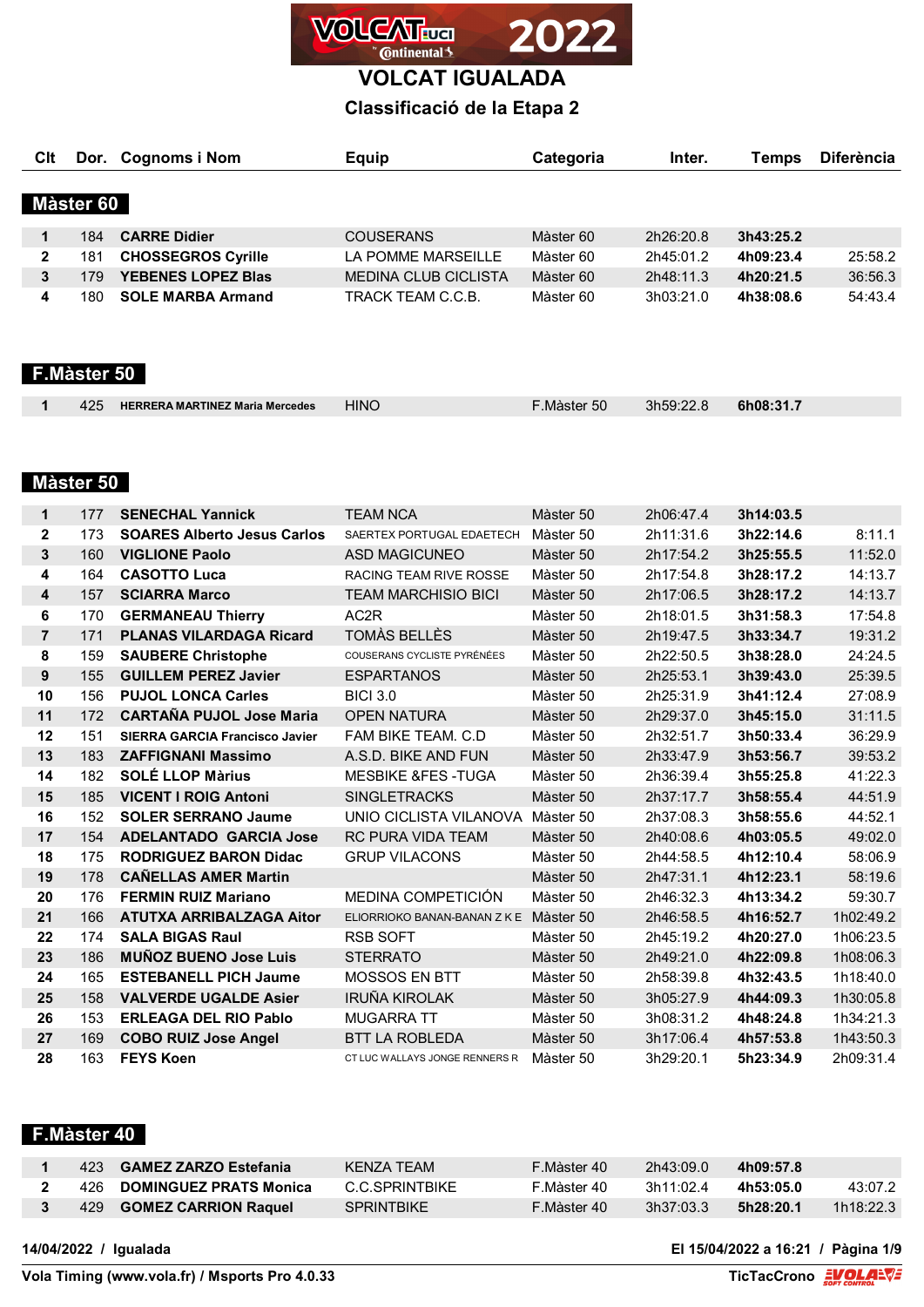

**Classificació de la Etapa 2**

| Clt            |           | Dor. Cognoms i Nom                                            | <b>Equip</b>                          | Categoria | Inter.    | <b>Temps</b> | <b>Diferència</b> |
|----------------|-----------|---------------------------------------------------------------|---------------------------------------|-----------|-----------|--------------|-------------------|
|                | Màster 40 |                                                               |                                       |           |           |              |                   |
|                |           |                                                               |                                       |           |           |              |                   |
| 1              | 336       | <b>FIDALGO LOPEZ Roberto</b>                                  | <b>RR BIKERS</b>                      | Màster 40 | 2h01:47.5 | 3h06:42.4    |                   |
| $\mathbf{2}$   | 333       | <b>SEGARRA MOYA Ivan</b>                                      | LLIÇA D'AMUNT                         | Màster 40 | 2h04:09.8 | 3h10:44.2    | 4:01.8            |
| $\mathbf{3}$   | 361       | <b>PUIG PUJOL David</b>                                       | <b>BIKING POINT</b>                   | Màster 40 | 2h05:29.4 | 3h11:02.8    | 4:20.4            |
| 4              | 367       | <b>MARTIN JURADO Jordi</b>                                    | FESBICI3.0-TUGA                       | Màster 40 | 2h07:59.1 | 3h13:45.0    | 7:02.6            |
| 5              | 352       | LARRAÑAGA LOPEZ Jonathan                                      | IORGI SERIGRAFIA-S.C.BALMASEDA        | Màster 40 | 2h10:06.8 | 3h14:55.4    | 8:13.0            |
| 6              | 366       | ORDEÑANA ECHEVARRIA Alexander                                 | <b>BASAURI BIKES NORTHKAMP TEAM</b>   | Màster 40 | 2h09:43.1 | 3h14:56.0    | 8:13.6            |
| $\overline{7}$ | 378       | <b>MENDOZA Ernesto</b>                                        | <b>TEAM NCA</b>                       | Màster 40 | 2h10:08.7 | 3h15:55.4    | 9:13.0            |
| 8              | 363       | <b>FAJA BELTRAN Melcior</b>                                   | PALLARES #FACTORY                     | Màster 40 | 2h08:39.0 | 3h17:23.5    | 10:41.1           |
| 9              | 360       | <b>POLETTI Lionel</b>                                         | <b>MB RACE</b>                        | Màster 40 | 2h11:06.5 | 3h17:40.0    | 10:57.6           |
| 10             | 369       | <b>MOYA GIRAL Alejo</b>                                       | <b>BEEHI FACTORY TEAM</b>             | Màster 40 | 2h10:19.9 | 3h20:35.0    | 13:52.6           |
| 11             | 347       | <b>CORELLA MARTIN Ivan</b>                                    | <b>VULCO CYCLON AUTOGOYA</b>          | Màster 40 | 2h11:32.7 | 3h21:17.7    | 14:35.3           |
| 12             | 316       | <b>VILLANUEVA AYLLON Eduardo</b>                              | <b>NUBETEAM</b>                       | Màster 40 | 2h13:25.7 | 3h21:43.8    | 15:01.4           |
| 13             | 301       | <b>CALDERON PEREDO Julio</b>                                  | PROBICI CLÑUB DEPORTIVO               | Màster 40 | 2h13:36.2 | 3h23:56.2    | 17:13.8           |
| 14             | 305       | <b>MARTINEZ JARAY Ruben</b>                                   | <b>BIKES MONCAYO</b>                  | Màster 40 | 2h15:48.7 | 3h26:14.3    | 19:31.9           |
| 15             | 343       | <b>MIERA SIERRA Carlos</b>                                    | VALLE DE CASTAÑEDA C.C.               | Màster 40 | 2h13:27.6 | 3h26:39.4    | 19:57.0           |
| 16             | 351       | <b>PROUST Jerome</b>                                          | AC <sub>2</sub> R                     | Màster 40 | 2h16:27.7 | 3h27:01.3    | 20:18.9           |
| 17             | 304       | <b>GONZALEZ ROSA Alexander</b>                                | <b>GARRIBIKES</b>                     | Màster 40 | 2h15:11.1 | 3h27:32.6    | 20:50.2           |
| 18             | 358       | <b>CAMARA MARTINEZ Javier</b>                                 | <b>METALPLAS</b>                      | Màster 40 | 2h16:53.6 | 3h29:09.6    | 22:27.2           |
| 19             | 321       | <b>FIGUERES VILLARO David</b>                                 | KENDA-BICIOCASION BARCELONA Màster 40 |           | 2h21:06.9 | 3h32:14.2    | 25:31.8           |
| 20             | 341       | <b>LOPEZ CANALES David</b>                                    | GOROS BIKE- CASTAÑEDA                 | Màster 40 | 2h19:40.2 | 3h32:20.4    | 25:38.0           |
| 21             | 346       | <b>PUJOL GUIXA David</b>                                      | <b>CICLES SANS</b>                    | Màster 40 | 2h20:51.1 | 3h32:21.3    | 25:38.9           |
| 22             | 313       | <b>NOPPE Bas</b>                                              | <b>HILAIRE XCM</b>                    | Màster 40 | 2h22:11.1 | 3h33:26.3    | 26:43.9           |
| 23             | 322       | <b>VILLAVERDE MORENO Asier</b>                                | <b>SC BIKERS</b>                      | Màster 40 | 2h22:47.2 | 3h35:09.8    | 28:27.4           |
| 24             | 310       | <b>DELGADO MESA David</b>                                     | KENZA TEAM                            | Màster 40 | 2h22:49.5 | 3h35:39.6    | 28:57.2           |
| 25             | 317       | <b>BAENA COCERA Felipe</b>                                    | <b>CODEONE TEAM</b>                   | Màster 40 | 2h22:59.3 | 3h35:42.6    | 29:00.2           |
| 26             | 379       | <b>CAETANO Dani</b>                                           | <b>ANDONA</b>                         | Màster 40 | 2h24:11.9 | 3h37:01.5    | 30:19.1           |
| 27             | 364       | <b>TORRENTS RODRIGUEZ Carles PALLARES #FACTORY</b>            |                                       | Màster 40 | 2h16:32.7 | 3h37:08.8    | 30:26.4           |
| 28             | 339       | <b>LIAÑO FLOR David</b>                                       | <b>GOROS BIKE- SALCEDO</b>            | Màster 40 | 2h27:14.5 | 3h37:23.3    | 30:40.9           |
| 28             | 331       | <b>RUIZ DORADO Jose Luis</b>                                  | <b>GOROS BIKE- SALCEDO</b>            | Màster 40 | 2h27:14.2 | 3h37:23.3    | 30:40.9           |
| 30             | 353       | <b>MERINO RUIZ Jagoba</b>                                     | IORGI SERIGRAFIA-S.C.BALMASEDA        | Màster 40 | 2h24:00.5 | 3h38:00.1    | 31:17.7           |
| 31             | 311       | <b>SANZ BLANCO David</b>                                      |                                       | Màster 40 | 2h23:45.1 | 3h38:11.8    | 31:29.4           |
| 32             | 314       | <b>AGESTA AGUIRRE Igor</b>                                    | KATEA-BIKE TEAM                       | Màster 40 | 2h23:35.4 | 3h38:43.5    | 32:01.1           |
| 33             | 324       | <b>VALERO FONT Daniel</b>                                     | ART BIKE THE CYCLIST                  | Màster 40 | 2h25:06.9 | 3h39:44.4    | 33:02.0           |
| 34             | 345       | <b>ESTEBANEZ GONZALEZ Gaizka</b> MONTBIKE SOLCAM CYCLING TEAM |                                       | Màster 40 | 2h26:20.7 | 3h40:00.6    | 33:18.2           |
| 35             | 332       | <b>FARRIOL CLARAMUNT Josep Enric</b>                          | <b>RR BIKERS</b>                      | Màster 40 | 2h27:21.1 | 3h42:20.3    | 35:37.9           |
| 36             | 326       | <b>CARDONA ALOS Moises</b>                                    | <b>CYCLESTORE</b>                     | Màster 40 | 2h25:51.3 | 3h42:41.4    | 35:59.0           |
| 37             | 328       | <b>CATALAN PEREZ Miguel</b>                                   | <b>CYCLESTORE</b>                     | Màster 40 | 2h25:59.9 | 3h42:41.5    | 35:59.1           |
| 38             | 303       | <b>HERNANDEZ RUBIO Alberto</b>                                | <b>LUAL BIKE</b>                      | Màster 40 | 2h28:12.8 | 3h44:04.3    | 37:21.9           |
| 39             | 342       | <b>PAREJO RUIZ Carlos</b>                                     | PIK2 CASTELLAR                        | Màster 40 | 2h30:06.1 | 3h46:10.5    | 39:28.1           |
| 40             | 327       | <b>SOLSONA NOVELL Xavier</b>                                  | C.U.D.O.S.                            | Màster 40 | 2h27:59.7 | 3h46:37.1    | 39:54.7           |
| 41             | 350       | <b>CANALA BALSEBRE Salvador</b>                               | BTT MONTBLANC                         | Màster 40 | 2h32:12.9 | 3h47:17.5    | 40:35.1           |
| 42             | 348       | <b>GIMENEZ MARTIN Victor</b>                                  | THE CYCLERY CONCEP STORE              | Màster 40 | 2h32:38.8 | 3h48:00.3    | 41:17.9           |
| 43             | 365       | <b>VALENTIN Benoit</b>                                        | VELOCLUB LA POMME MARSEILLE Màster 40 |           | 2h29:08.3 | 3h49:41.7    | 42:59.3           |
| 44             | 340       | <b>PEREZ BLANCO Javier</b>                                    | <b>GERNIKESA</b>                      | Màster 40 | 2h33:28.7 | 3h52:32.6    | 45:50.2           |
| 45             | 319       | <b>VIVES SALAR Adrian</b>                                     | RC PURA VIDA TEAM                     | Màster 40 | 2h36:36.9 | 3h54:37.8    | 47:55.4           |
| 46             | 329       | <b>GARCIA ALVAREZ Carlos</b>                                  | <b>SC BIKERS</b>                      | Màster 40 | 2h36:37.6 | 3h55:18.4    | 48:36.0           |
| 47             | 338       | <b>BERENGUER PEREZ Jordi</b>                                  | PIK2 CASTELLAR                        | Màster 40 | 2h36:14.1 | 3h55:34.6    | 48:52.2           |
| 48             | 320       | <b>PALENCIA PRATS Jordi</b>                                   | MULTIBIKE LLEIDA                      | Màster 40 | 2h35:32.8 | 3h56:04.3    | 49:21.9           |
| 49             | 307       | <b>BALART TORREQUEBRADA Eduard</b>                            | <b>ONDEBIKES</b>                      | Màster 40 | 2h37:43.4 | 3h56:08.4    | 49:26.0           |
| 50             | 344       | <b>GOMEZ FERNANDEZ Luis Ramon</b>                             | CICLOS MOLI, C.D.                     | Màster 40 | 2h35:52.8 | 3h56:15.0    | 49:32.6           |

**14/04/2022 / Igualada El 15/04/2022 a 16:21 / Pàgina 2/9**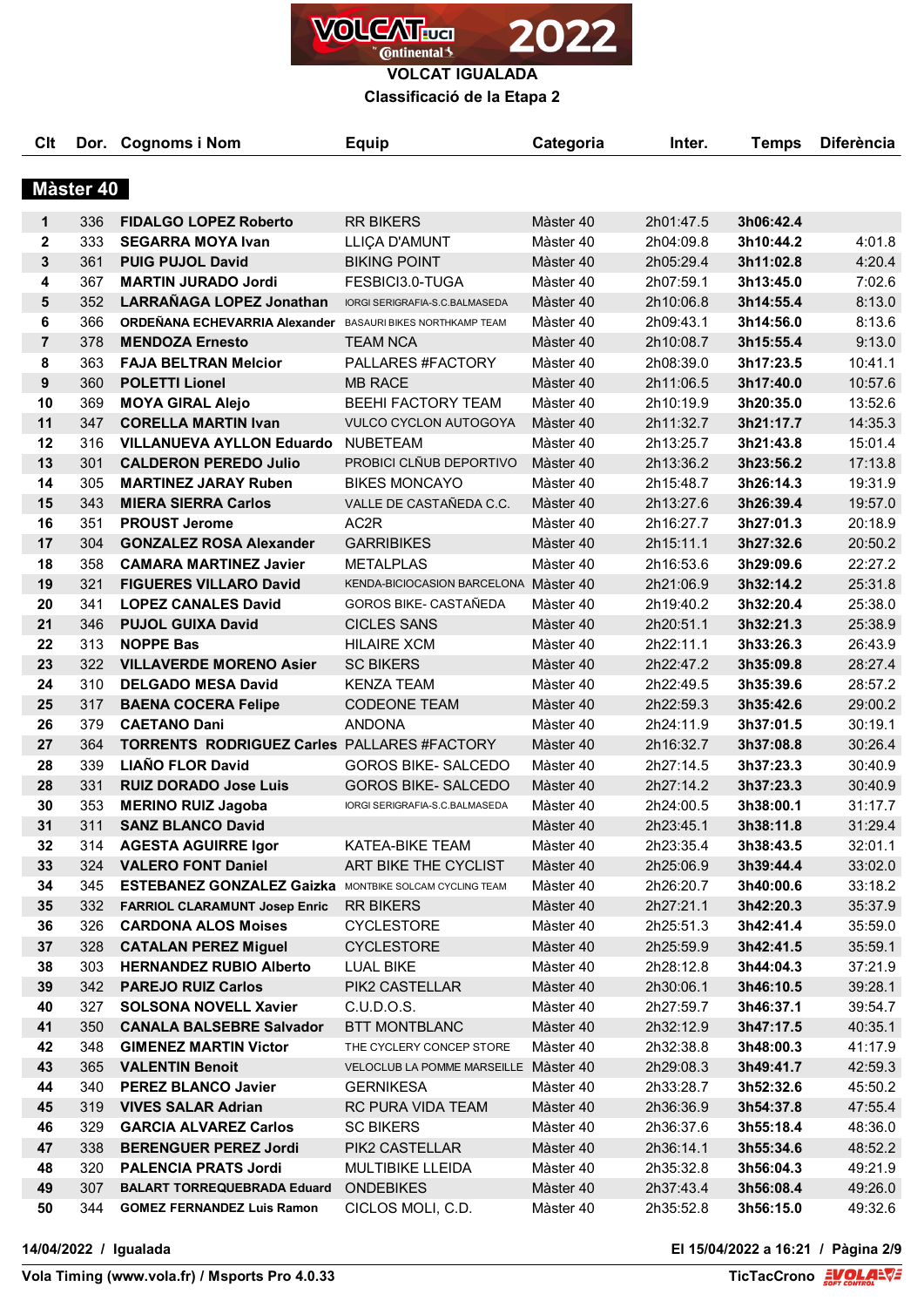

**VOLCAT IGUALADA Classificació de la Etapa 2**

| Clt |     | Dor. Cognoms i Nom                   | <b>Equip</b>                     | Categoria | Inter.    | Temps     | <b>Diferència</b> |
|-----|-----|--------------------------------------|----------------------------------|-----------|-----------|-----------|-------------------|
| 51  | 373 | <b>VALLS FALOMIR Robert</b>          | INBIKE-SMARTBIKETRAINING         | Màster 40 | 2h33:57.5 | 3h56:39.5 | 49:57.1           |
| 52  | 337 | TXAKARTEGI BASTERRETXEA Ander        | <b>HELMUGAK</b>                  | Màster 40 | 2h34:52.3 | 3h56:49.4 | 50:07.0           |
| 53  | 323 | <b>ALMANDOZ LARRALDE Jesus Maria</b> | <b>KATEA-BIKE TEAM</b>           | Màster 40 | 2h33:46.1 | 3h58:13.4 | 51:31.0           |
| 54  | 362 | <b>HUGUET GILI Isamael</b>           | <b>CLUB CICLISTA AGRAMUNT</b>    | Màster 40 | 2h37:59.2 | 3h59:10.8 | 52:28.4           |
| 55  | 377 | <b>DENIZOT Frédéric</b>              | <b>VTT DU GARLABAN</b>           | Màster 40 | 2h38:09.8 | 4h04:16.0 | 57:33.6           |
| 56  | 308 | <b>URIARTE MURUAGA Iker</b>          | <b>BASATI</b>                    | Màster 40 | 2h41:48.6 | 4h09:10.4 | 1h02:28.0         |
| 57  | 376 | <b>CHOW-CHINE Laurent</b>            | <b>VTT DU GARLABAN</b>           | Màster 40 | 2h51:52.0 | 4h15:46.0 | 1h09:03.6         |
| 58  | 355 | <b>OLARU lonut</b>                   | <b>3SENDES CASTELLO - KROMAN</b> | Màster 40 | 2h48:13.1 | 4h16:08.6 | 1h09:26.2         |
| 59  | 306 | <b>RODRIGUEZ FRANCISCO David</b>     | DR MAD                           | Màster 40 | 2h53:14.2 | 4h16:34.1 | 1h09:51.7         |
| 60  | 374 | <b>VALLS FALOMIR Natxo</b>           | CC COSTA AZAHAR                  | Màster 40 | 2h52:44.9 | 4h17:04.2 | 1h10:21.8         |
| 61  | 356 | <b>ROGAS SAÑA Marc</b>               | <b>ESPORT CICLISTA GIRONELLA</b> | Màster 40 | 2h49:11.9 | 4h18:27.3 | 1h11:44.9         |
| 62  | 357 | <b>REDO CASTELL Joan</b>             | <b>DRAGO BIKES</b>               | Màster 40 | 2h50:51.4 | 4h22:17.3 | 1h15:34.9         |
| 63  | 372 | <b>PEREZ LOPEZ Henry</b>             | WWW.BIKECR.COM                   | Màster 40 | 2h56:08.5 | 4h22:22.2 | 1h15:39.8         |
| 64  | 330 | <b>MALLEN ROMERO Jose Antonio</b>    | 73 FACTORY ECO                   | Màster 40 | 2h49:01.3 | 4h23:42.7 | 1h17:00.3         |
| 65  | 318 | <b>OJER PEREA Raul</b>               | <b>BERRITXACO</b>                | Màster 40 | 2h55:23.8 | 4h25:41.5 | 1h18:59.1         |
| 66  | 302 | <b>BURGOS GONZALEZ Alejandro</b>     | <b>CLUB CICLISTA RIBADEDEVA</b>  | Màster 40 | 3h03:55.1 | 4h32:40.0 | 1h25:57.6         |
| 67  | 370 | <b>CONO HARO Jose Antonio</b>        |                                  | Màster 40 | 2h58:52.7 | 4h32:45.9 | 1h26:03.5         |
| 68  | 359 | <b>AURELL BIOSCA Alex</b>            | <b>BIKING POINT</b>              | Màster 40 | 3h08:28.8 | 4h50:26.3 | 1h43:43.9         |
| 69  | 312 | <b>JIMENEZ GARCIA Marcos</b>         | <b>ROTXABIKES</b>                | Màster 40 | 3h39:55.6 | 5h30:20.8 | 2h23:38.4         |
| 70  | 368 | <b>RODRIGUEZ CALDITO Sergi</b>       | FESBICI3.0-TUGA                  | Màster 40 | 3h37:23.0 | 5h38:48.8 | 2h32:06.4         |

### **Abandons**

| 309 | AZKETA GRACIA Aitor         | ROTXABIKES TEAM | Màster 40 |
|-----|-----------------------------|-----------------|-----------|
|     | 354 COLOME ROCA Oriol       | <b>FDIBIKES</b> | Màster 40 |
|     | <b>CASALS ALMENARA Marc</b> |                 | Màster 40 |

# **F.Màster 30**

| 419  | <b>LEDUR Christel</b>        | BIKE FOR FUN TFAM                 | F.Màster 30 | 2h47:13.0 | 4h10:24.0 |           |
|------|------------------------------|-----------------------------------|-------------|-----------|-----------|-----------|
| 420. | <b>BOJ GUERRA Carla</b>      | ADDICT BIKES                      | F.Màster 30 | 2h55:58.3 | 4h22:21.5 | 11:57.5   |
| 422  | <b>MARTINEZ DOMENE Irene</b> | 73 FACTORY FCO                    | F.Màster 30 | 3h18:08.2 | 5h00:00.9 | 49:36.9   |
| 427  | CAPELLA GASOL Marta          | RCR19 CLUB DEPORTIVO F. Màster 30 |             | 3h30:09.6 | 5h14:16.5 | 1h03:52.5 |
|      |                              |                                   |             |           |           |           |

#### **Absents**

| 42 <sup>1</sup> | ШC<br><b>BAILEON</b><br>Tatiana<br>11 SSV<br>$\cdots$<br>. | $\mathbf{r}$<br>. | -30<br>"Mər<br>.<br>751 GI |  |
|-----------------|------------------------------------------------------------|-------------------|----------------------------|--|
|                 |                                                            |                   |                            |  |

## **Màster 30**

|                | 245 | <b>TARAZON VALCARCEL Alvaro</b>      | IMECA CYCLING TEAM          | Màster 30 | 1h59:28.2 | 3h03:49.7 |         |
|----------------|-----|--------------------------------------|-----------------------------|-----------|-----------|-----------|---------|
| $\mathbf{2}$   | 243 | <b>GARCIA COMECHE Rafael</b>         | <b>IMECA CYCLING TEAM</b>   | Màster 30 | 2h01:48.3 | 3h07:20.7 | 3:31.0  |
| 3              | 202 | <b>FABRE Loïc</b>                    | TEAM NCA                    | Màster 30 | 2h05:18.7 | 3h08:39.3 | 4:49.6  |
| 4              | 233 | <b>SALAZAR MUÑOZ Cristian</b>        | <b>NOLIMITS</b>             | Màster 30 | 2h04:15.6 | 3h08:40.4 | 4:50.7  |
| 5              | 213 | <b>JUANOLA GUELL Josep</b>           | SURIÀ BICIS                 | Màster 30 | 2h05:10.7 | 3h10:37.4 | 6:47.7  |
| 6              | 239 | <b>ROBLES PENA Joel</b>              | <b>LIARTE-OSCABIKE TEAM</b> | Màster 30 | 2h05:04.4 | 3h12:47.2 | 8:57.5  |
| $\overline{7}$ | 204 | <b>JIMENEZ TORRES Jose Angel</b>     | <b>LUAL BIKE</b>            | Màster 30 | 2h05:30.3 | 3h14:40.5 | 10:50.8 |
| 8              | 246 | PINTO NOGUEIRA Bruno Gonzalo         | <b>VELOCIO</b>              | Màster 30 | 2h03:34.2 | 3h17:23.8 | 13:34.1 |
| 9              | 230 | <b>SEGURA SEGURA David</b>           | FESBICI3.0-TUGA             | Màster 30 | 2h10:51.8 | 3h17:59.1 | 14:09.4 |
| 10             | 225 | <b>MARTINEZ DE GUEREÑU POLO Iker</b> | <b>KAS</b>                  | Màster 30 | 2h14:10.5 | 3h21:39.0 | 17:49.3 |

**14/04/2022 / Igualada El 15/04/2022 a 16:21 / Pàgina 3/9**

**Vola Timing (www.vola.fr) / Msports Pro 4.0.33**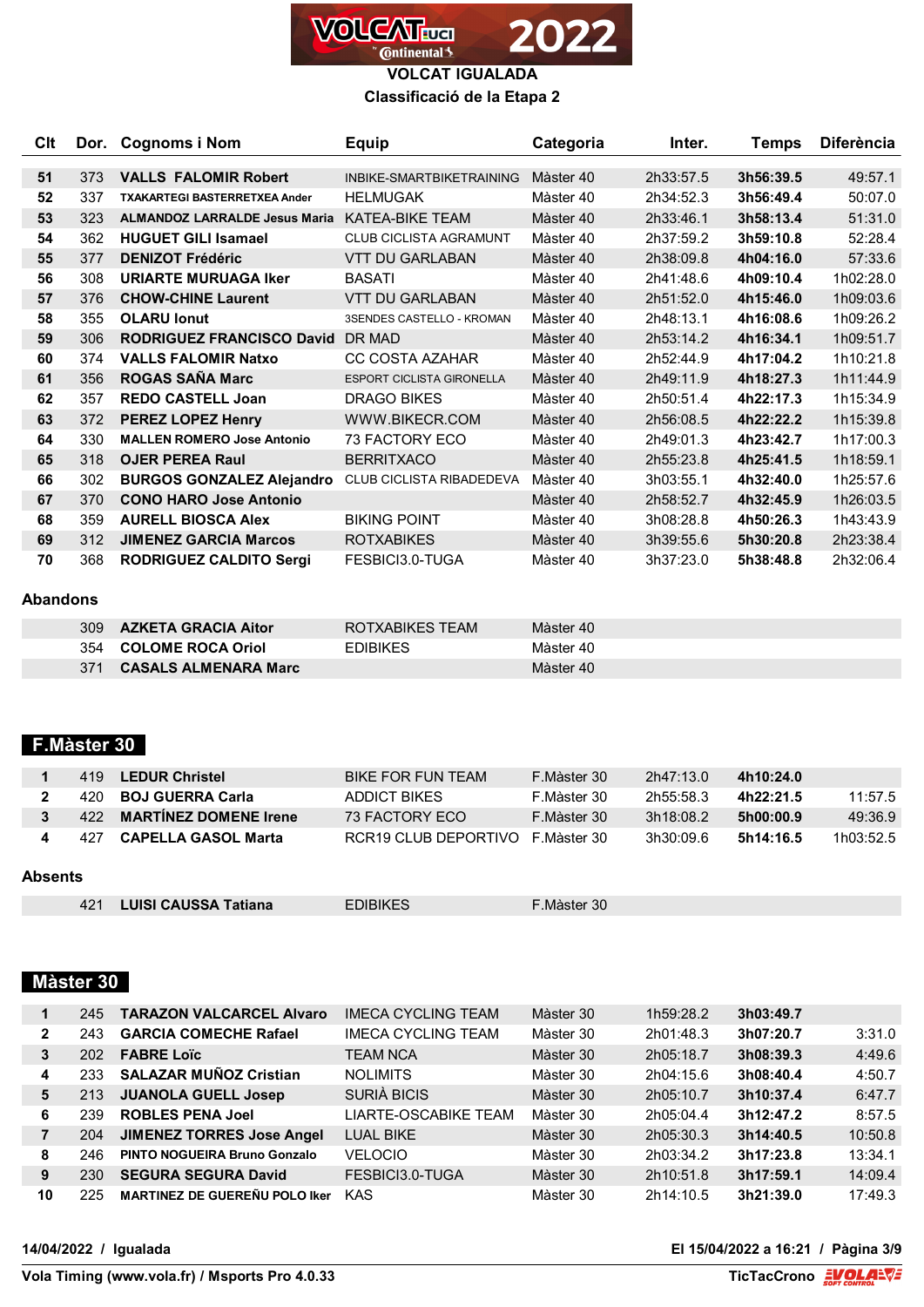

**Classificació de la Etapa 2**

| Clt |     | Dor. Cognoms i Nom                                 | <b>Equip</b>                            | Categoria | Inter.    | <b>Temps</b> | <b>Diferència</b> |
|-----|-----|----------------------------------------------------|-----------------------------------------|-----------|-----------|--------------|-------------------|
| 11  | 210 | <b>YANNICK Leonard</b>                             | <b>BIKE FOR FUN TEAM</b>                | Màster 30 | 2h13:48.1 | 3h22:05.1    | 18:15.4           |
| 12  | 234 | <b>AGUILAR POZO Francisco Javier</b>               | EKUON BRD RACING TEAM                   | Màster 30 | 2h15:04.2 | 3h24:23.5    | 20:33.8           |
| 13  | 250 | <b>FERNANDEZ RODRIGUEZ Pablo CASTROPOL DEPORTE</b> |                                         | Màster 30 | 2h16:28.3 | 3h26:35.7    | 22:46.0           |
| 14  | 205 | <b>LAHUERTA LOPEZ Javier</b>                       | <b>BIKES MONCAYO</b>                    | Màster 30 | 2h18:03.6 | 3h28:58.7    | 25:09.0           |
| 15  | 249 | MALAXETXEBARRIA ETXABURU Beñat                     | <b>MARKINA</b>                          | Màster 30 | 2h15:43.6 | 3h29:05.6    | 25:15.9           |
| 16  | 244 | <b>GARCIA ALBA Javier</b>                          | MONTBIKE SOLCAM CYCLING TEAM            | Màster 30 | 2h17:31.2 | 3h29:27.7    | 25:38.0           |
| 17  | 253 | NOGUERA SORIANO Jose Francisco                     | <b>IMECA CYCLING TEAM</b>               | Màster 30 | 2h17:04.7 | 3h29:48.9    | 25:59.2           |
| 18  | 242 | <b>RICART QUESADA Marc</b>                         | <b>FULLGAS</b>                          | Màster 30 | 2h18:24.9 | 3h29:59.2    | 26:09.5           |
| 19  | 247 | <b>RIUS CALDERON Xavi</b>                          | <b>CICLES CATALUNYA</b>                 | Màster 30 | 2h18:01.2 | 3h30:03.9    | 26:14.2           |
| 20  | 256 | <b>SANCHEZ LOPEZ Juan</b>                          | <b>ECOMOCION CARS</b>                   | Màster 30 | 2h17:59.1 | 3h30:11.9    | 26:22.2           |
| 21  | 266 | <b>HUERTAS JUDERIAS Fabian</b>                     | <b>CLUB ESPORTIU VINCLES</b>            | Màster 30 | 2h16:54.6 | 3h30:18.2    | 26:28.5           |
| 22  | 207 | <b>ITURBIDE MACHICOTE Iban</b>                     | KATEA-BIKE TEAM                         | Màster 30 | 2h17:15.6 | 3h31:10.5    | 27:20.8           |
| 23  | 263 | <b>VIRA ROMERO Javier</b>                          | AGROSTOCK CC FRAGA                      | Màster 30 | 2h21:09.4 | 3h32:14.3    | 28:24.6           |
| 24  | 238 | <b>TOMAS TOHA LIUIS</b>                            | <b>LIARTE-OSCABIKE TEAM</b>             | Màster 30 | 2h13:07.3 | 3h34:40.2    | 30:50.5           |
| 25  | 212 | <b>RODRIGUEZ ARANA Xabier</b>                      | <b>SC BIKERS</b>                        | Màster 30 | 2h22:56.2 | 3h35:09.8    | 31:20.1           |
| 26  | 203 | <b>GONZALEZ CHUECA Mario</b>                       | <b>BIKES MONCAYO</b>                    | Màster 30 | 2h22:48.6 | 3h35:17.4    | 31:27.7           |
| 27  | 254 | <b>GONZALEZ PEREZ Cristian</b>                     | L.                                      | Màster 30 | 2h20:45.9 | 3h35:17.9    | 31:28.2           |
| 28  | 228 | <b>ORMAETXEA BADIOLA Imanol</b>                    | <b>ERRONKA BILA</b>                     | Màster 30 | 2h21:10.7 | 3h36:16.8    | 32:27.1           |
| 29  | 237 | <b>BERECIARTUA ALONSO Aitor</b>                    | <b>MARKINA XEMEIN</b>                   | Màster 30 | 2h21:08.7 | 3h37:19.1    | 33:29.4           |
| 30  | 251 | <b>LOPEZ ZOZAYA Diego</b>                          | <b>CICLOS SPORT</b>                     | Màster 30 | 2h23:17.1 | 3h37:22.6    | 33:32.9           |
| 31  | 215 | <b>ARANA DE LA TORRE Jorge</b>                     | <b>SCBIKERS CLUB CICLISTA Màster 30</b> |           | 2h20:14.7 | 3h38:46.9    | 34:57.2           |
| 32  | 226 | <b>AGUILAR ADALID Esteban</b>                      | <b>ADDICT BIKES</b>                     | Màster 30 | 2h24:07.9 | 3h40:35.1    | 36:45.4           |
| 33  | 240 | <b>CARPENA SORIANO Carlos</b>                      | CLUB CICLISTA ALTIPLANO                 | Màster 30 | 2h23:00.2 | 3h40:41.2    | 36:51.5           |
| 34  | 255 | <b>RODERO SERRANO Jordi</b>                        | <b>BTTERRA</b>                          | Màster 30 | 2h22:40.5 | 3h41:45.7    | 37:56.0           |
| 35  | 231 | <b>ALEMANY MISERACHS Roger</b>                     | FESBICI3.0-TUGA                         | Màster 30 | 2h27:22.5 | 3h45:21.4    | 41:31.7           |
| 36  | 219 | <b>MURO SAENZ Pablo</b>                            |                                         | Màster 30 | 2h30:59.8 | 3h47:54.6    | 44:04.9           |
| 36  | 201 | <b>MARTINEZ LAPUENTE Carlos</b>                    | <b>BTT VILLAMEDIANA</b>                 | Màster 30 | 2h30:58.8 | 3h47:54.6    | 44:04.9           |
| 38  | 265 | <b>JIMENEZ MUÑOZ Caros</b>                         | <b>CLUB ESPORTIU VINCLES</b>            | Màster 30 | 2h27:57.3 | 3h52:41.4    | 48:51.7           |
| 39  | 206 | <b>MACHADO Eduard</b>                              | CC SARRIÀ DE TER                        | Màster 30 | 2h33:37.9 | 3h54:11.5    | 50:21.8           |
| 40  | 261 | <b>DOLSA SANVICENS Esteve</b>                      |                                         | Màster 30 | 2h32:52.4 | 3h54:43.0    | 50:53.3           |
| 41  | 260 | <b>RUIZ LECIÑANA Borja</b>                         | <b>MENA BIKERS</b>                      | Màster 30 | 2h33:53.2 | 3h58:42.6    | 54:52.9           |
| 42  | 259 | <b>BELTRAN MAUREL Ruben</b>                        |                                         | Màster 30 | 2h35:52.1 | 4h00:48.7    | 56:59.0           |
| 43  | 262 | <b>SOROLLA SERES Hector</b>                        |                                         | Màster 30 | 2h41:09.4 | 4h03:35.6    | 59:45.9           |
| 44  | 216 | <b>UBIETA LOPEZ Asier</b>                          | <b>MENA BIKERS</b>                      | Màster 30 | 2h39:45.0 | 4h03:37.5    | 59:47.8           |
| 45  | 211 | <b>GUASCH TUR Javier</b>                           | <b>GRUP ESPORTIU ES VEDRA</b>           | Màster 30 | 2h41:44.0 | 4h04:51.1    | 1h01:01.4         |
| 46  | 218 | <b>COSTA CASELLAS Marc</b>                         | <b>CROMOLY BIKE</b>                     | Màster 30 | 2h40:23.4 | 4h08:28.6    | 1h04:38.9         |
| 47  | 257 | <b>BERNADES BORDA Joel</b>                         | LOTALLER                                | Màster 30 | 2h40:38.0 | 4h08:38.0    | 1h04:48.3         |
| 48  | 241 | <b>BIKANDI AIZPURUA Eneko</b>                      | <b>BERRIATUKO T.E</b>                   | Màster 30 | 2h44:48.5 | 4h09:10.7    | 1h05:21.0         |
| 49  | 221 | <b>VIDAL LLOBERA Sergi</b>                         | <b>BE BRAVE BIKER</b>                   | Màster 30 | 2h41:19.7 | 4h10:44.0    | 1h06:54.3         |
| 50  | 217 | <b>ARRUTI VALIÑO Imanol</b>                        | <b>MENA BIKERS</b>                      | Màster 30 | 2h42:23.0 | 4h11:01.5    | 1h07:11.8         |
| 51  | 208 | <b>MARTINEZ GUZMAN Ivan</b>                        | <b>BICIMAX</b>                          | Màster 30 | 2h38:37.3 | 4h11:34.3    | 1h07:44.6         |
| 52  | 258 | <b>ARIÑO MONS Cesar</b>                            | FESBICI3.0-TUGA                         | Màster 30 | 2h48:39.4 | 4h17:25.1    | 1h13:35.4         |
| 53  | 227 | <b>SANGRA LLUCH Sergi</b>                          | CLUB CICLISTA AGRAMUNT                  | Màster 30 | 2h41:28.7 | 4h27:16.8    | 1h23:27.1         |
| 54  | 223 | <b>DAURA GARCIA Oleguer</b>                        | <b>BE BRAVE BIKER</b>                   | Màster 30 | 2h55:42.6 | 4h29:47.9    | 1h25:58.2         |
| 55  | 229 | RIBAS ZAMBRANA Antonio Jose                        | CLUB MASTER TEAM CE                     | Màster 30 | 2h59:45.6 | 4h38:58.2    | 1h35:08.5         |
| 56  | 209 | <b>BENAVENT MUÑOZ Ignacio</b>                      | SUELTA FRENO                            | Màster 30 | 3h10:51.7 | 4h49:48.3    | 1h45:58.6         |
| 57  | 222 | <b>BUENO GIL Javier</b>                            | KENDA-BICIOCASION BARCELONA Màster 30   |           | 3h14:38.3 | 4h55:46.9    | 1h51:57.2         |
| 58  | 214 | <b>BERNES UBASOS Antonio</b>                       | <b>SENSE CLUB</b>                       | Màster 30 | 3h18:16.8 | 5h08:26.2    | 2h04:36.5         |

#### **Abandons**

**AGIRREAMALLOA GERENABARRENA Aitor** S.C. MARKINA Màster 30

**14/04/2022 / Igualada El 15/04/2022 a 16:21 / Pàgina 4/9**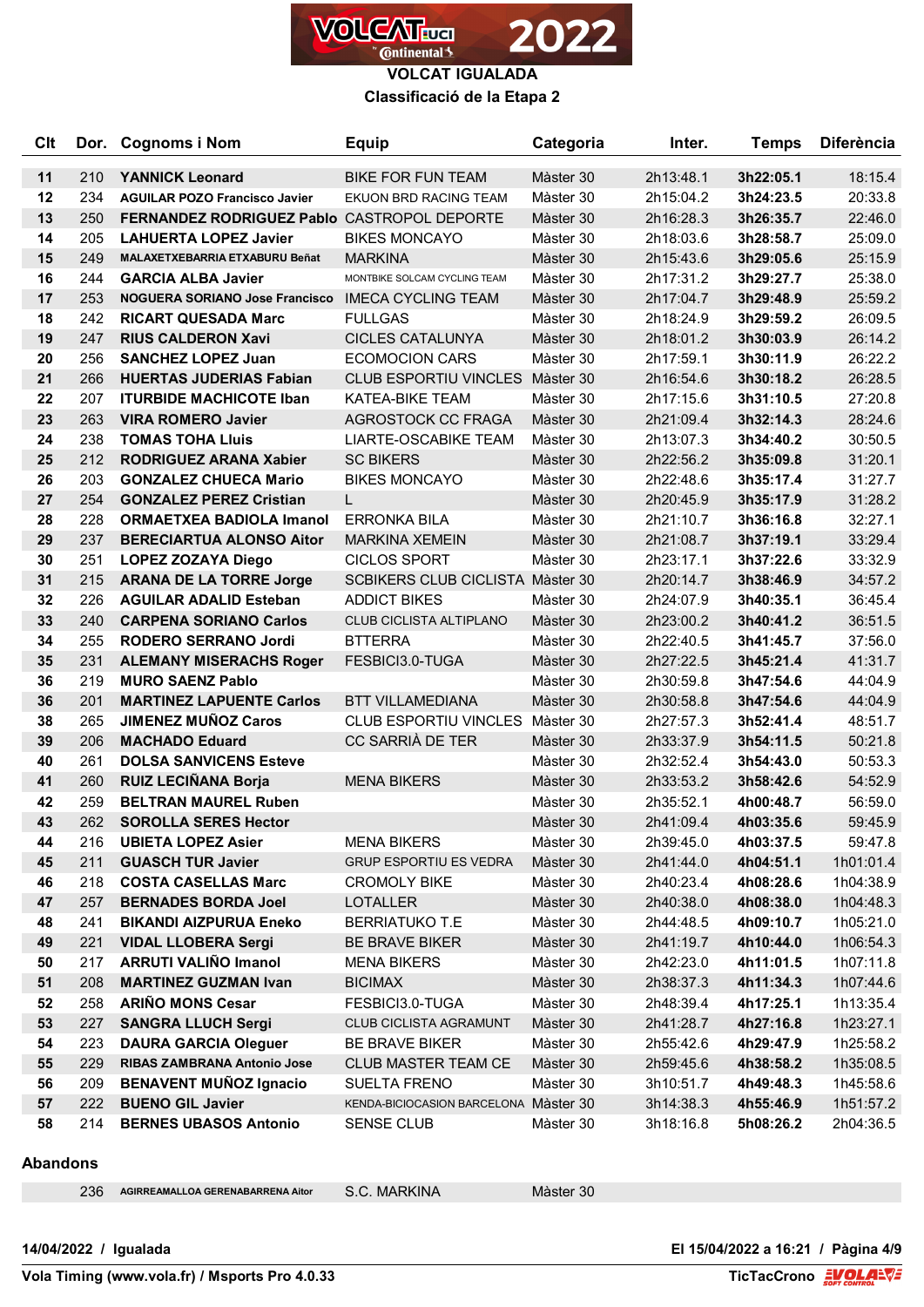

# **Classificació de la Etapa 2**

| Clt | Dor. Cognoms i Nom      | ≞quip               | Categoria | Inter | Temps | <b>Diferència</b> |
|-----|-------------------------|---------------------|-----------|-------|-------|-------------------|
|     |                         |                     |           |       |       |                   |
|     | 248 TEJEDOR ZURDO David | <b>HORTANORD CC</b> | Màster 30 |       |       |                   |

# **F.Elit**

| 1              | 402 | <b>HOVDENAK Hildegunn</b>       | <b>CANNONDALE TB</b>          | F.Elit        | 2h16:42.2 | 3h25:34.5 |           |
|----------------|-----|---------------------------------|-------------------------------|---------------|-----------|-----------|-----------|
| $\mathbf{2}$   | 405 | <b>LISBYGD Ann-Dorthe</b>       | <b>DMK</b>                    | F.Elit        | 2h16:41.7 | 3h25:56.6 | 22.1      |
| 3              | 428 | <b>RAMIREZ BAUXELL Anna</b>     | CLUB ESPORTIU MOSSOS ESQUADRA | F.Elit        | 2h22:50.2 | 3h35:00.9 | 9:26.4    |
| 4              | 408 | <b>JANAS Bettina</b>            | TEAM SPORTOGRAF.COM           | <b>F.Flit</b> | 2h22:12.7 | 3h35:14.3 | 9:39.8    |
| 5              | 403 | <b>DIESNER Naima Madlen</b>     | <b>BUFF MEGAMO TEAM</b>       | F.Elit        | 2h27:44.2 | 3h41:00.9 | 15:26.4   |
| 6              | 401 | <b>SCHNEIDER Janine</b>         | VC SINGEN P/B DOC-OLIDAY.COM  | F.Elit        | 2h26:06.6 | 3h41:08.6 | 15:34.1   |
| $\overline{7}$ | 410 | ZIOLKOWSKA Michalina            | <b>HUZAR BIKE ACADEMY</b>     | F.Elit        | 2h29:47.1 | 3h44:36.8 | 19:02.3   |
| 8              | 406 | <b>TORA MILA Marta</b>          | <b>CANNONDALE TB</b>          | F.Elit        | 2h32:39.1 | 3h46:12.0 | 20:37.5   |
| 9              | 407 | <b>MUNTADAS VILASIS Jordina</b> | <b>CANNONDALE TB</b>          | F.Elit        | 2h34:30.9 | 3h56:10.9 | 30:36.4   |
| 10             | 411 | <b>JOHNSON Sophie</b>           |                               | F.Elit        | 2h38:56.9 | 4h00:28.8 | 34:54.3   |
| 11             | 414 | <b>ELBAILE PERIZ Eva</b>        | <b>VULCO CYCLON AUTOGOYA</b>  | F.Elit        | 2h47:50.9 | 4h16:25.8 | 50:51.3   |
| 12             | 418 | <b>MARINELLI Camilla</b>        |                               | F.Elit        | 2h55:33.4 | 4h21:20.1 | 55:45.6   |
| 13             | 417 | <b>BRU COLTET Cristina</b>      | 2RODES ESCOLA DE CICLISME     | F.Elit        | 2h58:57.2 | 4h31:02.7 | 1h05:28.2 |
| 14             | 416 | <b>NOVIKOVA Olena</b>           | GIUSTA PRO RECORDS            | F.Elit        | 3h10:21.2 | 4h41:48.2 | 1h16:13.7 |

#### **Absents**

| 409 CONNERNEY Rachel | KLATSCH. |  |
|----------------------|----------|--|
|                      |          |  |

### **Abandons**

| 404 SALVADO VERGES Arantxa | GOBIK FACTORY TEAM             | F.Flit |
|----------------------------|--------------------------------|--------|
| 412 MÕTTUS Mari-Liis       | ESTONIAN NATIONAL TEAM F. Flit |        |

## **Sub23**

| 1              | 33  | <b>FERRER VIDAL Roger</b>        | <b>MASSI-BEAUMES DE VENISE</b>  | Sub <sub>23</sub> | 1h58:32.1 | 3h01:10.5 |           |
|----------------|-----|----------------------------------|---------------------------------|-------------------|-----------|-----------|-----------|
| $\mathbf{2}$   | 61  | <b>HERRERA URROZ Koldo</b>       | KATEA-BIKE TEAM                 | Sub <sub>23</sub> | 2h02:26.5 | 3h06:33.1 | 5:22.6    |
| 3              | 41  | <b>ARNAU PASTOR Sergi</b>        | MANRUBIA LUNA TEAM              | Sub <sub>23</sub> | 2h01:35.6 | 3h08:11.7 | 7:01.2    |
| 4              | 100 | <b>TALENTO Lorenzo</b>           | TABROS RACING TEAM              | Sub <sub>23</sub> | 2h02:26.0 | 3h13:01.6 | 11:51.1   |
| 5              | 107 | <b>JORDAN REINALDO Arnau</b>     | CLUB CICLES CATALUNYA Sub23     |                   | 2h07:52.8 | 3h16:17.7 | 15:07.2   |
| 6              | 43  | <b>BILBAO PEREZ Igor</b>         | <b>SEGUROS BILBAO MIRIBILLA</b> | Sub <sub>23</sub> | 2h08:36.3 | 3h16:48.2 | 15:37.7   |
| $\overline{7}$ | 88  | <b>ARRIETA UGALDE Ugaitz</b>     | <b>SEGUROS BILBAO MIRIBILLA</b> | Sub <sub>23</sub> | 2h06:23.4 | 3h16:48.3 | 15:37.8   |
| 8              | 87  | <b>MASA NOVO Alberto</b>         | SEGUROS BILBAO MIRIBILLA        | Sub <sub>23</sub> | 2h13:21.2 | 3h21:17.3 | 20:06.8   |
| 9              | 56  | <b>LARRIETA MEABE Arkaitz</b>    | KOBACYCLING TEAM                | Sub <sub>23</sub> | 2h13:45.3 | 3h21:54.7 | 20:44.2   |
| 10             | 73  | <b>AJENJO MUÑOZ Carlos</b>       | EKUON BRD RACING TEAM           | Sub <sub>23</sub> | 2h15:04.2 | 3h24:22.6 | 23:12.1   |
| 11             | 104 | <b>HERNANDEZ ESPINOSA Ferran</b> | PROKITCHENS ADDICT BIKES TEAM   | Sub <sub>23</sub> | 2h12:49.3 | 3h25:06.5 | 23:56.0   |
| 12             | 85  | <b>HERNANDEZ CHICON Mikel</b>    | <b>SEGUROS BILBAO MIRIBILLA</b> | Sub <sub>23</sub> | 2h15:22.9 | 3h27:28.4 | 26:17.9   |
| 13             | 64  | <b>LARRALDE IBARRA Ugaitz</b>    | GURE-TXOKOA                     | Sub <sub>23</sub> | 2h20:45.1 | 3h37:15.0 | 36:04.5   |
| 14             | 90  | <b>QUINTELA PRIETO Adrian</b>    | <b>SEGUROS BILBAO MIRIBILLA</b> | Sub <sub>23</sub> | 2h25:51.6 | 3h39:42.9 | 38:32.4   |
| 15             | 48  | YAMAGUCHI Sohei                  | NIPPON SPORT SCIENCE UNIVERSIT  | Sub <sub>23</sub> | 2h22:30.3 | 3h41:52.8 | 40:42.3   |
| 16             | 57  | <b>GONZALEZ GONZALEZ Aitor</b>   |                                 | Sub <sub>23</sub> | 2h46:00.6 | 4h05:19.5 | 1h04:09.0 |

#### **Elit**

1 14 **MEDVEDEV Alexey** SOUDAL LEECOUGAN RACING TEAM Elit 1h51:17.7 **2h49:08.9** 

**14/04/2022 / Igualada El 15/04/2022 a 16:21 / Pàgina 5/9**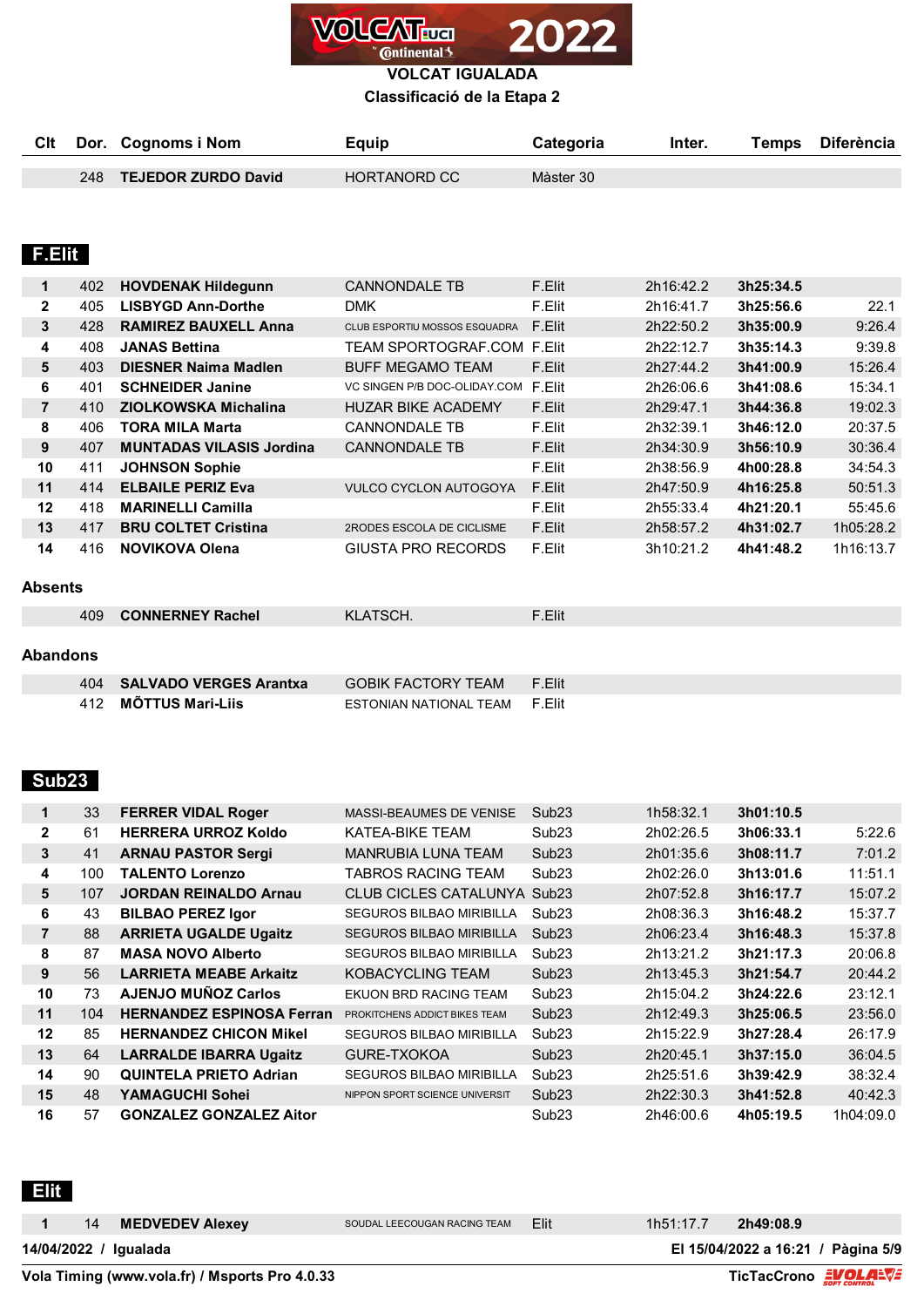

#### **Classificació de la Etapa 2**

| <b>Clt</b>     |                | Dor. Cognoms i Nom                  | <b>Equip</b>                     | Categoria | Inter.    | <b>Temps</b> | <b>Diferència</b> |
|----------------|----------------|-------------------------------------|----------------------------------|-----------|-----------|--------------|-------------------|
| $\mathbf{2}$   | 11             | <b>CHIARINI Riccardo</b>            | <b>CICLI TADDEI SPECIALIZED</b>  | Elit      | 1h51:19.0 | 2h49:09.4    | 0.5               |
| 3              | 5              | <b>STUTZMANN Marc</b>               | <b>TEAM TEXPA-SIMPLON</b>        | Elit      | 1h51:18.5 | 2h49:09.5    | 0.6               |
| 4              | $\mathbf{1}$   | <b>BECKING Hans</b>                 | <b>BUFF MEGAMO TEAM</b>          | Elit      | 1h51:18.2 | 2h49:09.7    | 0.8               |
| 5              | 4              | <b>PRUUS Peeter</b>                 | <b>BUFF MEGAMO TEAM</b>          | Elit      | 1h51:19.5 | 2h49:09.8    | 0.9               |
| 6              | 26             | <b>ARIZA GARCIA Xavier</b>          | CORRATEC - VIC SPORTS TEAM       | Elit      | 1h52:16.8 | 2h49:47.7    | 38.8              |
| $\overline{7}$ | 9              | <b>EISENBARTH Pirmin</b>            | <b>TEAM TEXPA-SIMPLON</b>        | Elit      | 1h52:16.1 | 2h49:48.1    | 39.2              |
| 8              | 16             | <b>VALDRIGHI Stefano</b>            | SOUDAL LEECOUGAN INTERNATIONAL   | Elit      | 1h52:18.5 | 2h49:48.2    | 39.3              |
| 9              | 23             | <b>FAILLI Francesco</b>             | CICLI TADDEI SPECIALIZED         | Elit      | 1h52:17.8 | 2h49:49.4    | 40.5              |
| 10             | 8              | <b>HARTMANN Jakob</b>               | <b>TEAM TEXPA-SIMPLON</b>        | Elit      | 1h52:17.3 | 2h49:49.7    | 40.8              |
| 11             | 6              | <b>KAUFMANN Markus</b>              | <b>TEAM TEXPA-SIMPLON</b>        | Elit      | 1h52:15.7 | 2h49:50.6    | 41.7              |
| 12             | 15             | <b>HANDL Philip</b>                 | <b>TEAM TEXPA-SIMPLON</b>        | Elit      | 1h52:46.3 | 2h51:32.0    | 2:23.1            |
| 13             | 29             | <b>FAUS JUAN Miquel</b>             | SCOTT - GSPORT                   | Elit      | 1h54:09.6 | 2h53:28.7    | 4:19.8            |
| 14             | $\overline{7}$ | <b>GUERRERO BONILLA Pablo</b>       | <b>CANNONDALE TB</b>             | Elit      | 1h54:24.8 | 2h53:41.0    | 4:32.1            |
| 15             | 34             | <b>GÓMEZ DÍAZ Ever Alejandro</b>    | <b>RR BIKERS</b>                 | Elit      | 1h51:20.6 | 2h54:15.1    | 5:06.2            |
| 16             | 19             | <b>HERRERO CASAS Francisco</b>      | <b>CANNONDALE TB</b>             | Elit      | 1h56:14.6 | 2h55:41.1    | 6:32.2            |
| 17             | 42             | <b>MUÑOZ CUBELES Guillem</b>        | <b>EDIBIKES</b>                  | Elit      | 1h54:56.5 | 2h55:51.5    | 6:42.6            |
| 18             | 113            | <b>JOVE RIART Xavier</b>            | <b>MASSI TEAM</b>                | Elit      | 1h56:44.8 | 2h57:04.3    | 7:55.4            |
| 19             | 21             | <b>SÜLZLE Marek</b>                 | SÜLZLE BAUKONZEPT - SPORT MABI   | Elit      | 1h56:49.4 | 2h57:16.1    | 8:07.2            |
| 20             | 35             | <b>PIJUAN PORCEL Xavier</b>         | <b>RR BIKERS</b>                 | Elit      | 1h54:56.8 | 2h57:21.0    | 8:12.1            |
| 21             | 84             | <b>ESPINAR GIMENEZ Jordi</b>        | <b>SBR</b>                       | Elit      | 1h58:52.2 | 3h01:28.7    | 12:19.8           |
| 22             | 10             | <b>BOU MARTIN Roberto</b>           | <b>CANNONDALE TB</b>             | Elit      | 1h56:52.4 | 3h02:44.4    | 13:35.5           |
| 23             | 105            | <b>GUITERREZ AGUILAR Sergio</b>     | <b>BIKING POINT</b>              | Elit      | 1h59:21.2 | 3h03:12.8    | 14:03.9           |
| 24             | 115            | <b>WOHLGEMUTH Michael</b>           | <b>MC RACING TEAM</b>            | Elit      | 1h59:20.9 | 3h03:43.6    | 14:34.7           |
| 25             | 22             | <b>VERA RAMOS Nelson</b>            | C.D.CALIMA                       | Elit      | 2h01:36.4 | 3h05:39.6    | 16:30.7           |
| 26             | 66             | <b>CORDEIRO MARQUES Damien</b>      | ANGOULÊME VÉLO CLUB              | Elit      | 2h02:24.9 | 3h06:15.6    | 17:06.7           |
| 27             | 81             | <b>CRUZ MORCILLO Christian</b>      | <b>MESBIKE &amp;FES-TUGA</b>     | Elit      | 2h03:32.0 | 3h06:43.4    | 17:34.5           |
| 28             | 101            | <b>TALENTO Mattia</b>               | <b>TABROS RACING TEAM</b>        | Elit      | 2h06:55.6 | 3h07:46.6    | 18:37.7           |
| 29             | 24             | <b>KEMPF Simon</b>                  | SÜLZLE BAUKONZEPT - SPORT MABI   | Elit      | 2h01:51.2 | 3h07:58.3    | 18:49.4           |
| 30             | 46             | <b>CASALS GRIERA Andreu</b>         | THE CYCLERY CONCEP STORE         | Elit      | 2h03:16.7 | 3h08:12.0    | 19:03.1           |
| 31             | 44             | <b>IGLESIAS FERNANDEZ Alejandro</b> | <b>GOROS BIKE-CASTAÑEDA Elit</b> |           | 2h03:16.0 | 3h08:33.5    | 19:24.6           |
| 32             | 108            | <b>ARGELAGUER MARTINEZ Roger</b>    | CRONOTIME - MANRESANA1930        | Elit      | 2h03:32.6 | 3h08:36.3    | 19:27.4           |
| 33             | 98             | <b>MERCADAL CEREZA Marcal</b>       | <b>CYCLING NO LIMIT</b>          | Elit      | 2h03:31.3 | 3h09:12.1    | 20:03.2           |
| 34             | 58             | ARETXEDERRETA ONDARZA Lander BASATI |                                  | Elit      | 2h05:17.3 | 3h10:55.3    | 21:46.4           |
| 35             | 37             | <b>LATORRE GULIAS Julen</b>         | ALDAPA CYCLE STORE               | Elit      | 2h05:05.1 | 3h11:27.2    | 22:18.3           |
| 36             | 45             | <b>NEUMANN Marcus</b>               | <b>PRIVAT</b>                    | Elit      | 2h06:20.7 | 3h11:54.8    | 22:45.9           |
| 37             | 110            | <b>KNEPPERS Paul Hendrik</b>        | <b>TEAM SMARTDRY</b>             | Elit      | 2h06:21.0 | 3h12:46.6    | 23:37.7           |
| 38             | 30             | <b>WANTELLET Thibaut</b>            | MONTAUBAN CYCLISME 82            | Elit      | 2h10:17.6 | 3h13:44.6    | 24:35.7           |
| 39             | 70             | <b>OCERINJAUREGUI VICANDI Adei</b>  | KOBACYCLING TEAM                 | Elit      | 2h09:42.4 | 3h14:55.3    | 25:46.4           |
| 40             | 31             | <b>MATEOS GARRIDO Unai</b>          | <b>GARRI BIKES</b>               | Elit      | 2h08:37.0 | 3h14:56.3    | 25:47.4           |
| 41             | 96             | <b>HAUSSEGUY Loic</b>               | <b>STADE MONTOIS</b>             | Elit      | 2h10:18.6 | 3h16:49.5    | 27:40.6           |
| 42             | 86             | <b>MISSÉ XANDRI Jan</b>             | SPRINT CLUB ANDORRA              | Elit      | 2h08:39.9 | 3h16:54.3    | 27:45.4           |
| 43             | 59             | <b>QUEMADA LOPATEGUI Gorka</b>      | <b>UBK TEAM</b>                  | Elit      | 2h10:08.4 | 3h17:23.6    | 28:14.7           |
| 44             | 25             | <b>INAUEN Benjamin</b>              | <b>GILI RACING</b>               | Elit      | 2h11:00.2 | 3h17:23.8    | 28:14.9           |
| 45             | 32             | <b>ASTEGIANO Ewen</b>               | <b>TEAM NCA</b>                  | Elit      | 2h09:00.7 | 3h17:40.3    | 28:31.4           |
| 46             | 99             | <b>GISPERT PUIG Eduard</b>          | <b>CC CAMPLLONG</b>              | Elit      | 2h08:37.2 | 3h18:03.9    | 28:55.0           |
| 47             | 36             | <b>SCHERMANN Peter</b>              | EMBRACE THE WORLD CYCLING        | Elit      | 2h11:05.7 | 3h21:59.1    | 32:50.2           |
| 48             | 67             | <b>REQUENI GUILLEM Javier</b>       | PSYCLING FACTORY TEAM            | Elit      | 2h12:58.5 | 3h22:40.6    | 33:31.7           |
| 49             | 93             | <b>TERRADE Valentin</b>             | E.V. BRETENOUX BIARS             | Elit      | 2h11:22.6 | 3h23:45.4    | 34:36.5           |
| 50             | 54             | <b>MOLLAR FRANCH Guillem</b>        | MANRUBIA LUNA TEAM               | Elit      | 2h11:01.2 | 3h24:22.8    | 35:13.9           |
| 51             | 92             | <b>OLAIZOLA ARBELAITZ Ugaitz</b>    | LAGUNTASUNA                      | Elit      | 2h14:47.9 | 3h24:45.6    | 35:36.7           |
| 52             | 112            | <b>PAREDES TRILLA Gerard</b>        | FESBICI3.0-TUGA                  | Elit      | 2h12:30.3 | 3h25:16.4    | 36:07.5           |
| 53             | 27             | <b>PUENTE BALDAZO David</b>         | <b>XTREMZALLA</b>                | Elit      | 2h13:28.2 | 3h26:26.5    | 37:17.6           |

**14/04/2022 / Igualada El 15/04/2022 a 16:21 / Pàgina 6/9**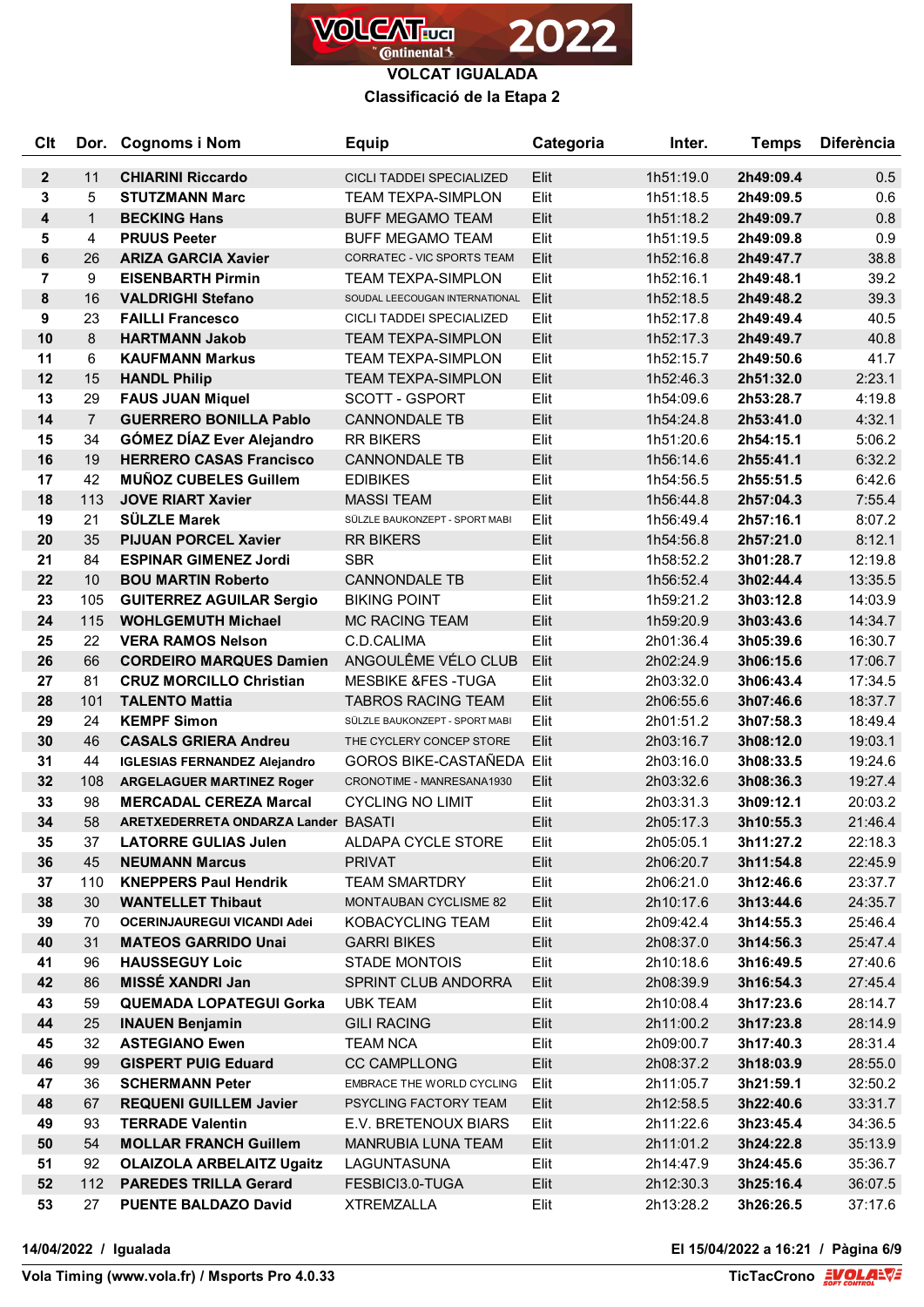

**VOLCAT IGUALADA Classificació de la Etapa 2**

| Clt |     | Dor. Cognoms i Nom                        | <b>Equip</b>                     | Categoria | Inter.    | <b>Temps</b> | <b>Diferència</b> |
|-----|-----|-------------------------------------------|----------------------------------|-----------|-----------|--------------|-------------------|
| 54  | 60  | <b>PARKER Willis James</b>                |                                  | Elit      | 2h16:30.3 | 3h26:48.6    | 37:39.7           |
| 55  | 83  | <b>MUXI TATJE Oriol</b>                   | <b>MESBIKE &amp;FES-TUGA</b>     | Elit      | 2h13:10.3 | 3h27:57.0    | 38:48.1           |
| 56  | 78  | <b>VALLES CARVAJAL Raul</b>               | <b>MESBIKE &amp;FES-TUGA</b>     | Elit      | 2h12:29.7 | 3h28:20.3    | 39:11.4           |
| 57  | 68  | <b>DE DIOS CRESPO Aitor</b>               | <b>MESBIKE &amp;FES-TUGA</b>     | Elit      | 2h15:04.5 | 3h29:43.7    | 40:34.8           |
| 58  | 102 | <b>GARCIA VILA Francesc</b>               | BICICLETES SEGU                  | Elit      | 2h20:37.6 | 3h31:35.9    | 42:27.0           |
| 59  | 62  | ETXEBARRIA VILLABEITIA Borja              | <b>EZIA</b>                      | Elit      | 2h19:21.5 | 3h31:54.3    | 42:45.4           |
| 60  | 97  | <b>RAMOS BALDE Oriol</b>                  | <b>CYCLING NO LIMIT</b>          | Elit      | 2h20:06.6 | 3h32:03.6    | 42:54.7           |
| 61  | 106 | <b>PUNZANO Matthieu</b>                   | JURANÇON CYCLISME COMPÉTITION    | Elit      | 2h16:08.0 | 3h33:10.0    | 44:01.1           |
| 62  | 74  | <b>MARTINEZ ULLIBARRI Lukas</b>           | <b>MENA BIKERS</b>               | Elit      | 2h25:30.7 | 3h37:43.9    | 48:35.0           |
| 63  | 77  | <b>AUSEJO CHASCO Javier</b>               | <b>ALBERITE</b>                  | Elit      | 2h25:37.5 | 3h41:38.9    | 52:30.0           |
| 64  | 63  | <b>JUL ALAIZ Asier</b>                    | <b>GARRIBIKES</b>                | Elit      | 2h27:06.5 | 3h43:10.1    | 54:01.2           |
| 65  | 65  | <b>HERRADOR FERNANDEZ Eduard</b>          | <b>GIRO DI GALLO</b>             | Elit      | 2h27:25.6 | 3h44:54.6    | 55:45.7           |
| 66  | 103 | <b>MONTASELL JORDANA Xavier</b>           | <b>LA TORRETA BIKE</b>           | Elit      | 2h28:33.0 | 3h46:53.5    | 57:44.6           |
| 67  | 69  | <b>LOUAGIE Lorenzo</b>                    | DAVO KZLWC                       | Elit      | 2h30:31.1 | 3h47:05.9    | 57:57.0           |
| 68  | 109 | PEREZ-BUSTOS MANZANEQUE Carlos            | EKUON BRD RACING TEAM            | Elit      | 2h26:11.0 | 3h47:15.7    | 58:06.8           |
| 69  | 89  | <b>BENEITEZ ARROYO Diego</b>              | <b>SEGUROS BILBAO MIRIBILLA</b>  | Elit      | 2h31:43.4 | 3h48:42.5    | 59:33.6           |
| 70  | 80  | <b>MEDINA MARCOS Oriol</b>                | <b>MESBIKE &amp;FES-TUGA</b>     | Elit      | 2h30:49.8 | 3h51:02.6    | 1h01:53.7         |
| 71  | 79  | <b>BAÑOS CASTELLO NII</b>                 | <b>CLUB CICLISTA BAIX TER</b>    | Elit      | 2h34:19.5 | 3h51:39.1    | 1h02:30.2         |
| 72  | 50  | <b>GUINEA OLLETA Gorka</b>                | ARROIZKO KIROL TALDEA Elit       |           | 2h33:25.4 | 3h52:50.1    | 1h03:41.2         |
| 73  | 49  | <b>LARA SAGASETA DE ILURDOZ Guillermo</b> | ARROIZKO KIROL TALDEA Elit       |           | 2h33:26.0 | 3h52:50.2    | 1h03:41.3         |
| 74  | 72  | <b>TRENCO BELLES Ivan</b>                 | <b>3SENDES CASTELLO - KROMAN</b> | Elit      | 2h35:42.2 | 3h56:35.6    | 1h07:26.7         |
| 75  | 76  | <b>AUSEJO CHASCO Manuel</b>               | <b>CICLO SPORT</b>               | Elit      | 2h37:26.4 | 3h59:36.8    | 1h10:27.9         |
| 76  | 95  | <b>DOT PASCUET Ivan</b>                   | MONTBIKE SOLCAM CYCLING TEAM     | Elit      | 2h38:51.1 | 4h00:24.9    | 1h11:16.0         |
| 77  | 53  | <b>PADRERA RESINES Alvaro</b>             | <b>GUERRERO BIKES</b>            | Elit      | 2h40:31.4 | 4h04:38.0    | 1h15:29.1         |
| 78  | 94  | <b>MARTINEZ TOLOS Albert</b>              | <b>JABALÍS</b>                   | Elit      | 2h39:22.9 | 4h07:25.0    | 1h18:16.1         |
| 79  | 114 | <b>SABATIER Thibault</b>                  |                                  | Elit      | 2h41:21.3 | 4h11:01.4    | 1h21:52.5         |
| 80  | 51  | <b>HAEMERS Alexander</b>                  | <b>HILAIRE XCM TEAM</b>          | Elit      | 2h49:17.9 | 4h14:45.2    | 1h25:36.3         |

#### **Abandons**

|    | <b>BAUM Lukas</b>                                     | SPEED COMPANY RACING | Flit |
|----|-------------------------------------------------------|----------------------|------|
| 18 | <b>CARRASCO FERNANDEZ Oscar</b> EKUON BRD RACING TEAM |                      | Flit |

## **Elit / Sub23**

| 1            | 14             | <b>MEDVEDEV Alexey</b>           | SOUDAL LEECOUGAN RACING TEAM   | Elit | 1h51:17.7 | 2h49:08.9 |        |
|--------------|----------------|----------------------------------|--------------------------------|------|-----------|-----------|--------|
| $\mathbf{2}$ | 11             | <b>CHIARINI Riccardo</b>         | CICLI TADDEI SPECIALIZED       | Elit | 1h51:19.0 | 2h49:09.4 | 0.5    |
| 3            | 5              | <b>STUTZMANN Marc</b>            | TEAM TEXPA-SIMPLON             | Elit | 1h51:18.5 | 2h49:09.5 | 0.6    |
| 4            | 1              | <b>BECKING Hans</b>              | <b>BUFF MEGAMO TEAM</b>        | Elit | 1h51:18.2 | 2h49:09.7 | 0.8    |
| 5            | $\overline{4}$ | <b>PRUUS Peeter</b>              | <b>BUFF MEGAMO TEAM</b>        | Elit | 1h51:19.5 | 2h49:09.8 | 0.9    |
| 6            | 26             | <b>ARIZA GARCIA Xavier</b>       | CORRATEC - VIC SPORTS TEAM     | Elit | 1h52:16.8 | 2h49:47.7 | 38.8   |
| 7            | 9              | <b>EISENBARTH Pirmin</b>         | <b>TEAM TEXPA-SIMPLON</b>      | Elit | 1h52:16.1 | 2h49:48.1 | 39.2   |
| 8            | 16             | <b>VALDRIGHI Stefano</b>         | SOUDAL LEECOUGAN INTERNATIONAL | Elit | 1h52:18.5 | 2h49:48.2 | 39.3   |
| 9            | 23             | <b>FAILLI Francesco</b>          | CICLI TADDEI SPECIALIZED       | Elit | 1h52:17.8 | 2h49:49.4 | 40.5   |
| 10           | 8              | <b>HARTMANN Jakob</b>            | TEAM TEXPA-SIMPLON             | Elit | 1h52:17.3 | 2h49:49.7 | 40.8   |
| 11           | 6              | <b>KAUFMANN Markus</b>           | TEAM TEXPA-SIMPLON             | Elit | 1h52:15.7 | 2h49:50.6 | 41.7   |
| 12           | 15             | <b>HANDL Philip</b>              | TEAM TEXPA-SIMPLON             | Elit | 1h52:46.3 | 2h51:32.0 | 2:23.1 |
| 13           | 29             | <b>FAUS JUAN Miquel</b>          | <b>SCOTT - GSPORT</b>          | Elit | 1h54:09.6 | 2h53:28.7 | 4:19.8 |
| 14           |                | <b>GUERRERO BONILLA Pablo</b>    | <b>CANNONDALE TB</b>           | Elit | 1h54:24.8 | 2h53:41.0 | 4:32.1 |
| 15           | 34             | <b>GÓMEZ DÍAZ Ever Alejandro</b> | <b>RR BIKERS</b>               | Elit | 1h51:20.6 | 2h54:15.1 | 5:06.2 |
| 16           | 19             | <b>HERRERO CASAS Francisco</b>   | <b>CANNONDALE TB</b>           | Elit | 1h56:14.6 | 2h55:41.1 | 6:32.2 |

**14/04/2022 / Igualada El 15/04/2022 a 16:21 / Pàgina 7/9**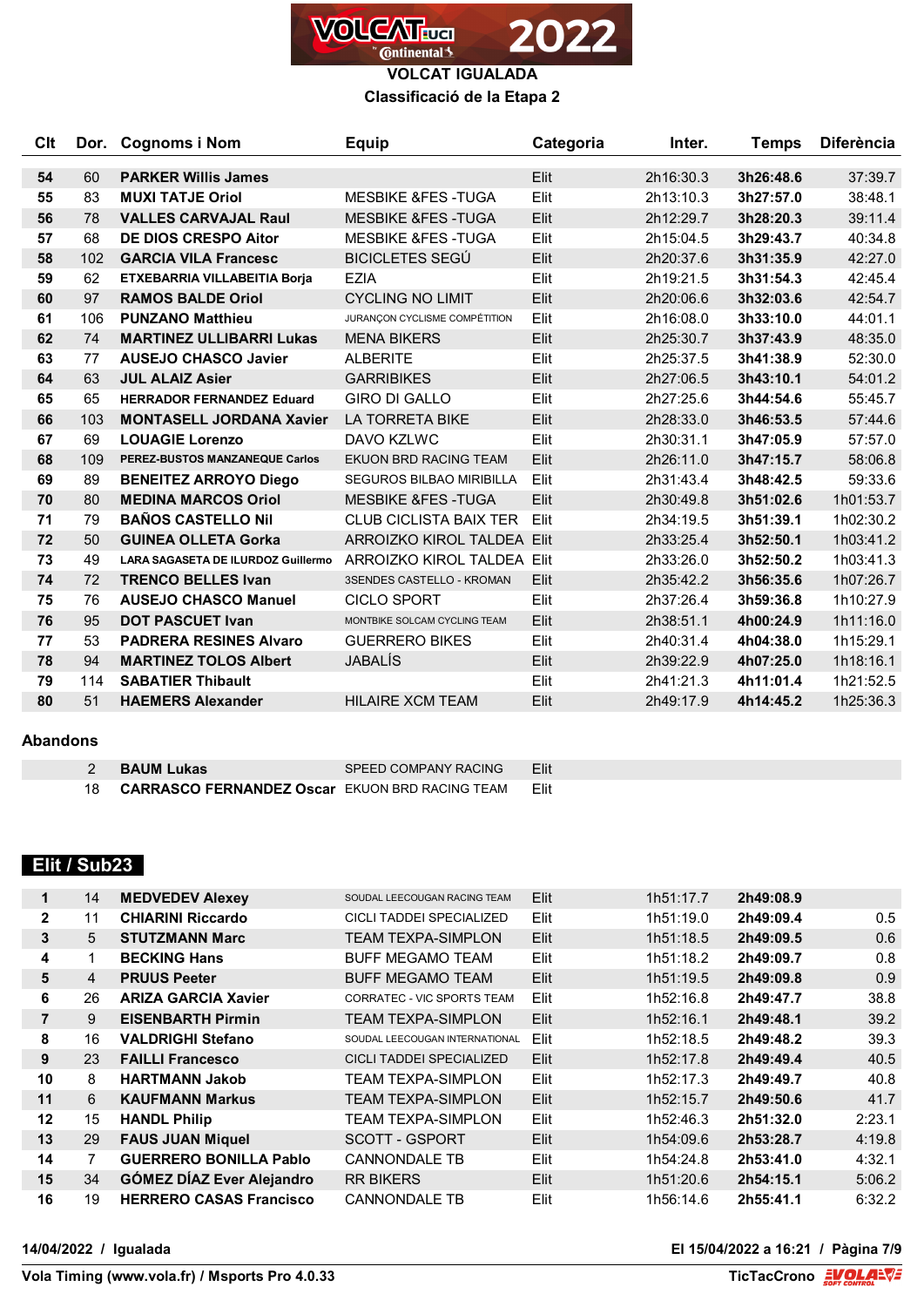

**Classificació de la Etapa 2**

| <b>Clt</b> | Dor. | <b>Cognoms i Nom</b>                | <b>Equip</b>                     | Categoria         | Inter.    | <b>Temps</b> | <b>Diferència</b> |
|------------|------|-------------------------------------|----------------------------------|-------------------|-----------|--------------|-------------------|
| 17         | 42   | <b>MUNOZ CUBELES Guillem</b>        | <b>EDIBIKES</b>                  | Elit              | 1h54:56.5 | 2h55:51.5    | 6:42.6            |
| 18         | 113  | <b>JOVE RIART Xavier</b>            | <b>MASSI TEAM</b>                | Elit              | 1h56:44.8 | 2h57:04.3    | 7:55.4            |
| 19         | 21   | <b>SÜLZLE Marek</b>                 | SÜLZLE BAUKONZEPT - SPORT MABI   | Elit              | 1h56:49.4 | 2h57:16.1    | 8:07.2            |
| 20         | 35   | <b>PIJUAN PORCEL Xavier</b>         | <b>RR BIKERS</b>                 | Elit              | 1h54:56.8 | 2h57:21.0    | 8:12.1            |
| 21         | 33   | <b>FERRER VIDAL Roger</b>           | MASSI-BEAUMES DE VENISE          | Sub <sub>23</sub> | 1h58:32.1 | 3h01:10.5    | 12:01.6           |
| 22         | 84   | <b>ESPINAR GIMENEZ Jordi</b>        | <b>SBR</b>                       | Elit              | 1h58:52.2 | 3h01:28.7    | 12:19.8           |
| 23         | 10   | <b>BOU MARTIN Roberto</b>           | <b>CANNONDALE TB</b>             | Elit              | 1h56:52.4 | 3h02:44.4    | 13:35.5           |
| 24         | 105  | <b>GUITERREZ AGUILAR Sergio</b>     | <b>BIKING POINT</b>              | Elit              | 1h59:21.2 | 3h03:12.8    | 14:03.9           |
| 25         | 115  | <b>WOHLGEMUTH Michael</b>           | <b>MC RACING TEAM</b>            | Elit              | 1h59:20.9 | 3h03:43.6    | 14:34.7           |
| 26         | 22   | <b>VERA RAMOS Nelson</b>            | C.D.CALIMA                       | Elit              | 2h01:36.4 | 3h05:39.6    | 16:30.7           |
| 27         | 66   | <b>CORDEIRO MARQUES Damien</b>      | ANGOULÊME VÉLO CLUB              | Elit              | 2h02:24.9 | 3h06:15.6    | 17:06.7           |
| 28         | 61   | <b>HERRERA URROZ Koldo</b>          | KATEA-BIKE TEAM                  | Sub <sub>23</sub> | 2h02:26.5 | 3h06:33.1    | 17:24.2           |
| 29         | 81   | <b>CRUZ MORCILLO Christian</b>      | <b>MESBIKE &amp;FES-TUGA</b>     | Elit              | 2h03:32.0 | 3h06:43.4    | 17:34.5           |
| 30         | 101  | <b>TALENTO Mattia</b>               | <b>TABROS RACING TEAM</b>        | Elit              | 2h06:55.6 | 3h07:46.6    | 18:37.7           |
| 31         | 24   | <b>KEMPF Simon</b>                  | SÜLZLE BAUKONZEPT - SPORT MABI   | Elit              | 2h01:51.2 | 3h07:58.3    | 18:49.4           |
| 32         | 41   | <b>ARNAU PASTOR Sergi</b>           | <b>MANRUBIA LUNA TEAM</b>        | Sub <sub>23</sub> | 2h01:35.6 | 3h08:11.7    | 19:02.8           |
| 33         | 46   | <b>CASALS GRIERA Andreu</b>         | THE CYCLERY CONCEP STORE         | Elit              | 2h03:16.7 | 3h08:12.0    | 19:03.1           |
| 34         | 44   | <b>IGLESIAS FERNANDEZ Alejandro</b> | <b>GOROS BIKE-CASTAÑEDA Elit</b> |                   | 2h03:16.0 | 3h08:33.5    | 19:24.6           |
| 35         | 108  | <b>ARGELAGUER MARTINEZ Roger</b>    | CRONOTIME - MANRESANA1930        | Elit              | 2h03:32.6 | 3h08:36.3    | 19:27.4           |
| 36         | 98   | <b>MERCADAL CEREZA Marcal</b>       | <b>CYCLING NO LIMIT</b>          | Elit              | 2h03:31.3 | 3h09:12.1    | 20:03.2           |
| 37         | 58   | ARETXEDERRETA ONDARZA Lander BASATI |                                  | Elit              | 2h05:17.3 | 3h10:55.3    | 21:46.4           |
| 38         | 37   | <b>LATORRE GULIAS Julen</b>         | <b>ALDAPA CYCLE STORE</b>        | Elit              | 2h05:05.1 | 3h11:27.2    | 22:18.3           |
| 39         | 45   | <b>NEUMANN Marcus</b>               | <b>PRIVAT</b>                    | Elit              | 2h06:20.7 | 3h11:54.8    | 22:45.9           |
| 40         | 110  | <b>KNEPPERS Paul Hendrik</b>        | <b>TEAM SMARTDRY</b>             | Elit              | 2h06:21.0 | 3h12:46.6    | 23:37.7           |
| 41         | 100  | <b>TALENTO Lorenzo</b>              | <b>TABROS RACING TEAM</b>        | Sub <sub>23</sub> | 2h02:26.0 | 3h13:01.6    | 23:52.7           |
| 42         | 30   | <b>WANTELLET Thibaut</b>            | <b>MONTAUBAN CYCLISME 82</b>     | Elit              | 2h10:17.6 | 3h13:44.6    | 24:35.7           |
| 43         | 70   | <b>OCERINJAUREGUI VICANDI Adei</b>  | <b>KOBACYCLING TEAM</b>          | Elit              | 2h09:42.4 | 3h14:55.3    | 25:46.4           |
| 44         | 31   | <b>MATEOS GARRIDO Unai</b>          | <b>GARRI BIKES</b>               | Elit              | 2h08:37.0 | 3h14:56.3    | 25:47.4           |
| 45         | 107  | <b>JORDAN REINALDO Arnau</b>        | CLUB CICLES CATALUNYA Sub23      |                   | 2h07:52.8 | 3h16:17.7    | 27:08.8           |
| 46         | 43   | <b>BILBAO PEREZ Igor</b>            | SEGUROS BILBAO MIRIBILLA         | Sub <sub>23</sub> | 2h08:36.3 | 3h16:48.2    | 27:39.3           |
| 47         | 88   | <b>ARRIETA UGALDE Ugaitz</b>        | <b>SEGUROS BILBAO MIRIBILLA</b>  | Sub <sub>23</sub> | 2h06:23.4 | 3h16:48.3    | 27:39.4           |
| 48         | 96   | <b>HAUSSEGUY Loic</b>               | <b>STADE MONTOIS</b>             | Elit              | 2h10:18.6 | 3h16:49.5    | 27:40.6           |
| 49         | 86   | MISSÉ XANDRI Jan                    | SPRINT CLUB ANDORRA              | Elit              | 2h08:39.9 | 3h16:54.3    | 27:45.4           |
| 50         | 59   | <b>QUEMADA LOPATEGUI Gorka</b>      | <b>UBK TEAM</b>                  | Elit              | 2h10:08.4 | 3h17:23.6    | 28:14.7           |
| 51         | 25   | <b>INAUEN Benjamin</b>              | <b>GILI RACING</b>               | Elit              | 2h11:00.2 | 3h17:23.8    | 28:14.9           |
| 52         | 32   | <b>ASTEGIANO Ewen</b>               | <b>TEAM NCA</b>                  | Elit              | 2h09:00.7 | 3h17:40.3    | 28:31.4           |
| 53         | 99   | <b>GISPERT PUIG Eduard</b>          | <b>CC CAMPLLONG</b>              | Elit              | 2h08:37.2 | 3h18:03.9    | 28:55.0           |
| 54         | 87   | <b>MASA NOVO Alberto</b>            | SEGUROS BILBAO MIRIBILLA         | Sub <sub>23</sub> | 2h13:21.2 | 3h21:17.3    | 32:08.4           |
| 55         | 56   | <b>LARRIETA MEABE Arkaitz</b>       | KOBACYCLING TEAM                 | Sub <sub>23</sub> | 2h13:45.3 | 3h21:54.7    | 32:45.8           |
| 56         | 36   | <b>SCHERMANN Peter</b>              | EMBRACE THE WORLD CYCLING        | Elit              | 2h11:05.7 | 3h21:59.1    | 32:50.2           |
| 57         | 67   | <b>REQUENI GUILLEM Javier</b>       | PSYCLING FACTORY TEAM            | Elit              | 2h12:58.5 | 3h22:40.6    | 33:31.7           |
| 58         | 93   | <b>TERRADE Valentin</b>             | E.V. BRETENOUX BIARS             | Elit              | 2h11:22.6 | 3h23:45.4    | 34:36.5           |
| 59         | 73   | <b>AJENJO MUÑOZ Carlos</b>          | EKUON BRD RACING TEAM            | Sub <sub>23</sub> | 2h15:04.2 | 3h24:22.6    | 35:13.7           |
| 60         | 54   | <b>MOLLAR FRANCH Guillem</b>        | MANRUBIA LUNA TEAM               | Elit              | 2h11:01.2 | 3h24:22.8    | 35:13.9           |
| 61         | 92   | <b>OLAIZOLA ARBELAITZ Ugaitz</b>    | LAGUNTASUNA                      | Elit              | 2h14:47.9 | 3h24:45.6    | 35:36.7           |
| 62         | 104  | <b>HERNANDEZ ESPINOSA Ferran</b>    | PROKITCHENS ADDICT BIKES TEAM    | Sub <sub>23</sub> | 2h12:49.3 | 3h25:06.5    | 35:57.6           |
| 63         | 112  | <b>PAREDES TRILLA Gerard</b>        | FESBICI3.0-TUGA                  | Elit              | 2h12:30.3 | 3h25:16.4    | 36:07.5           |
| 64         | 27   | <b>PUENTE BALDAZO David</b>         | <b>XTREMZALLA</b>                | Elit              | 2h13:28.2 | 3h26:26.5    | 37:17.6           |
| 65         | 60   | <b>PARKER Willis James</b>          |                                  | Elit              | 2h16:30.3 | 3h26:48.6    | 37:39.7           |
| 66         | 85   | <b>HERNANDEZ CHICON Mikel</b>       | SEGUROS BILBAO MIRIBILLA         | Sub <sub>23</sub> | 2h15:22.9 | 3h27:28.4    | 38:19.5           |
| 67         | 83   | <b>MUXI TATJE Oriol</b>             | <b>MESBIKE &amp;FES-TUGA</b>     | Elit              | 2h13:10.3 | 3h27:57.0    | 38:48.1           |
| 68         | 78   | <b>VALLES CARVAJAL Raul</b>         | <b>MESBIKE &amp;FES-TUGA</b>     | Elit              | 2h12:29.7 | 3h28:20.3    | 39:11.4           |

**14/04/2022 / Igualada El 15/04/2022 a 16:21 / Pàgina 8/9**